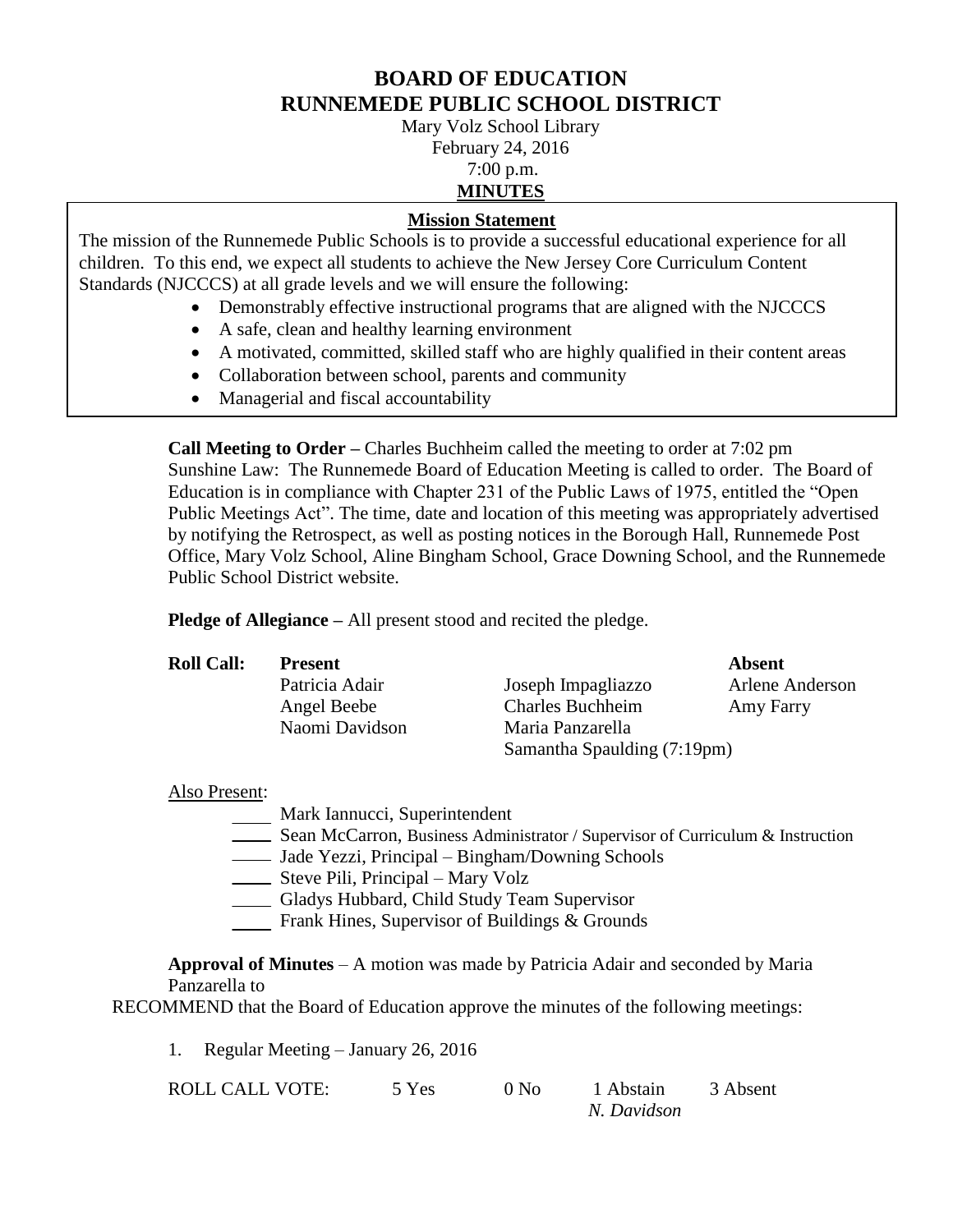**Financial Report – Period Ending January 2016** – A motion was made by Maria Panzarella and seconded by Patricia Adair to RECOMMEND that the Board of Education approve the following resolution:

Board Secretary Financial, Revenue and Treasurer's Reports

- A. Board Secretary's Report in accordance with 18A: 17-36 and 18A: 17-9 for the month of *January*. The Board Secretary certifies that no line item account has been over expended in violation of N.J.A.C. 6A:23A-16.10 (c) 3 and that sufficient funds are available to meet the District's financial obligations for the remainder of the fiscal year.
- B. Treasurer's Report in accordance with 18A:17-36 and 18A:17-9 for the month of *January.* The Treasurer's and Secretary's report are in agreement for the month of *January* 2016.
- C. Board Secretary in accordance with N.J.A.C. 6A:23A-16.10 (c) 2 certifies that there are no changes in anticipated revenue amounts or revenue sources.
- D. Board of Education Certification pursuant to N.J.A.C. 6A:23A-16.10 (c) 4, we certify that after review of the secretary's monthly financial report (appropriations section) and upon consultation with the appropriate District officials, that to the best of our knowledge no major accounts or funds have been over expended in violation of N.J.A.C. 6A:23A-16.10 (b) and that sufficient funds are available to meet the District's financial obligations for the remainder of the fiscal year.

| <b>Business Administrator</b> |       | $Y$ learron | February 24, 2016<br>Date |          |
|-------------------------------|-------|-------------|---------------------------|----------|
| <b>ROLL CALL</b><br>VOTE:     | 6 Yes |             | 0 Abstain                 | 3 Absent |

**Presentations –** Mrs. Greenwood presented a video on coding. Mr. Buchheim also recognized Ms. Taraschi for the Jump Rope for Heart Event that was held the prior Saturday. Ms. Taraschi thanked everyone for their support of the event.

#### **Correspondence -** None

**Recognition of Citizens - Public Comments on Agenda Items Only** – Mrs. Greenwood thanked everyone for the new windows at Bingham and Downing, commenting on how much more light she gets in the library and computer labs.

**Secretary / Curriculum Report** – Dr. McCarron discussed IT Shared Service with Runnemede Borough, QSAC Preparation, and Upcoming Testing Dates

**Superintendent's Report** – Mr. Iannucci discussed enrollment, finalizing of the ROD Grants, Round Table for Superintendents in the County, Budget, Baseball and Softball Team preparation.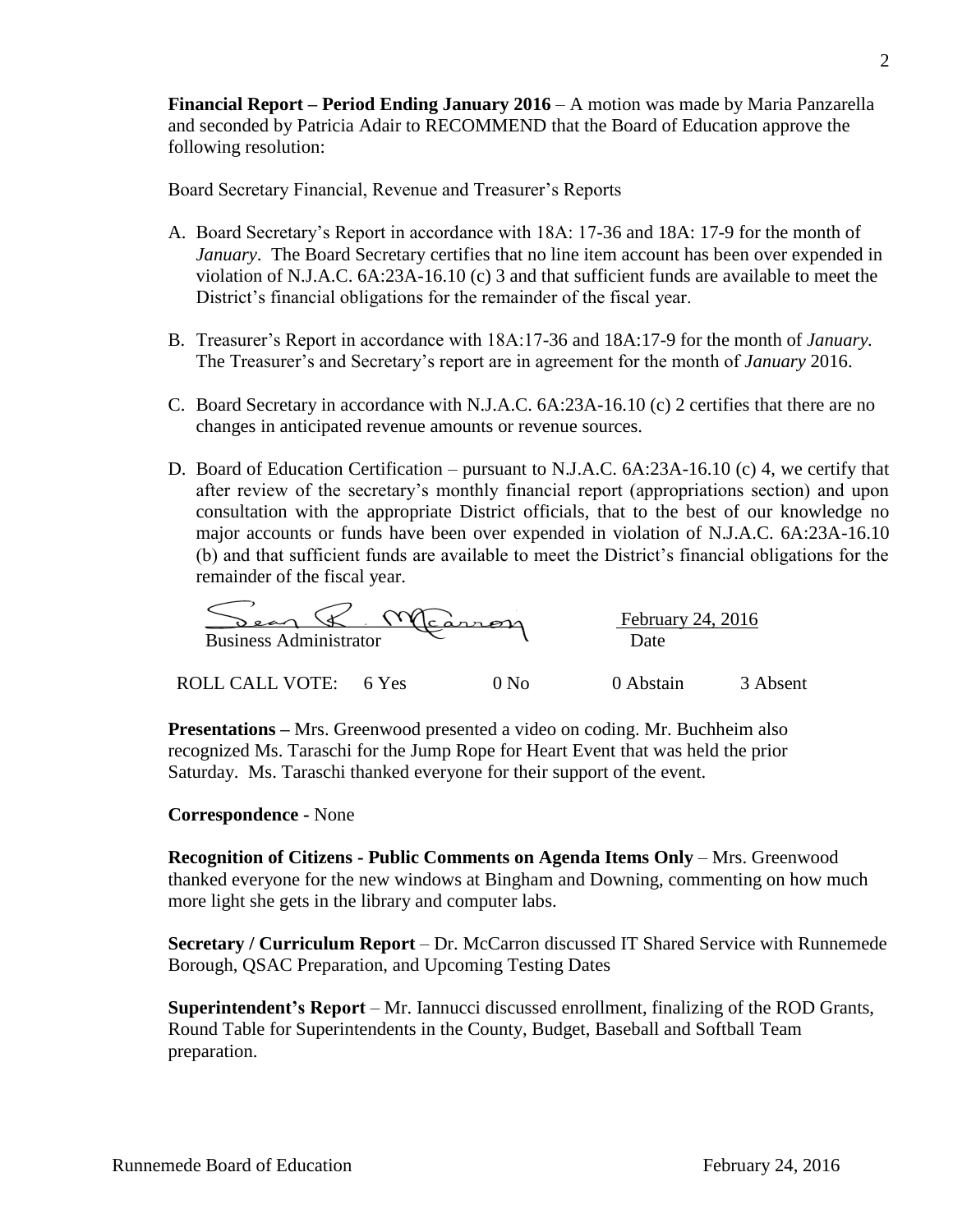| Runnemede Board of Education | February 24, 2016 |
|------------------------------|-------------------|
|                              |                   |

| <b>Principals' Reports</b> – Mr. Pili discussed the David Flood Assembly that was held on 02/24/16 |  |
|----------------------------------------------------------------------------------------------------|--|
| Fire and Security Drills to date were conducted as follows:                                        |  |

| <b>SCHOOL</b>  | <b>TYPE OF DRILL</b>  | <b>DATES</b>      | <b>DURATION</b>      |
|----------------|-----------------------|-------------------|----------------------|
|                |                       |                   |                      |
| <b>BINGHAM</b> | Fire Drill            | February 17, 2016 | 2 minutes            |
|                | Lockdown              | February 17, 2016 | 6 minutes            |
| <b>DOWNING</b> | Fire Drill            | February 17, 2016 | 2 minutes            |
|                | Lockdown              | February 17, 2016 | 3 minutes            |
| <b>VOLZ</b>    | Fire Drill            | January 8, 2016   | 2 minutes 44 seconds |
|                | <b>Active Shooter</b> | January 28, 2016  | 3 minutes 15 seconds |

B. Nurse's Report

C. Buildings and Grounds Report

D. Special Education Report

#### **Other Reports**

- **-** PTA Report Founders Day Dinner will be held at the Cove Restaurant on 02/24/16 at 5:30. The Annual Basket Auction will be held on April 29, 2016.
- Committee Reports
	- -Camden County Educational Services Commission
	- -NJSBA Report Mr. Buchheim and Ms. Adair attended a Green Schools and Sustainability Workshop. They shared the information they received.
	- -Black Horse Pike Regional School District None
	- -Negotiations currently in the process of preparing for our second meeting

# **Unfinished Business**- None

# **New Business**

**A. PROPERTY & TRANSPORTATION** – A motion was made by Charles Buchheim and seconded by Naomi Davidson to approve the following on the recommendation of the Superintendent:

|                   | <b>Facility Use</b> |                            |               |                           |
|-------------------|---------------------|----------------------------|---------------|---------------------------|
| <b>FACILITY</b>   | <b>USER</b>         | <b>PURPOSE</b>             | <b>DATE</b>   | TIME                      |
| Mary Volz Library | Boy Scouts of       | Boy Scout Leader           | $3-19-16$     | $8:00$ a.m. $-3:00$ p.m.  |
| and 6 classrooms  | America             | <b>Training</b>            |               |                           |
| Mary Volz         | <b>RYAA</b>         | Spring Soccer              | $3 - 28 - 16$ | $5:00$ p.m. $-8:30$ p.m.  |
| Soccer Field      |                     | <b>Practices and Games</b> | to            | Monday through Friday     |
|                   |                     |                            | $6 - 30 - 16$ | $8:00$ a.m. $-12:00$ p.m. |
|                   |                     |                            |               | Saturday and Sunday       |
| Mary Volz Library | Christie Kerslake   | Girls Night Out            | $4 - 13 - 16$ | 6:00 p.m. $-8:15$ p.m.    |
|                   | Mary Volz School    | $4th$ gr. Girls/Moms       |               |                           |
|                   | <b>Nurse</b>        | Making good                |               |                           |
|                   |                     | choices, self-esteem,      |               |                           |
|                   |                     | hygiene & puberty.         |               |                           |
| Mary Volz Library | Christie Kerslake   | <b>Boys Night Out</b>      | $4-20-16$     | 6:00 p.m. $-8:15$ p.m.    |
|                   | Mary Volz School    | $6th$ gr. Boys/Dads        |               |                           |
|                   | <b>Nurse</b>        | Making good                |               |                           |
|                   |                     | choices, self-esteem,      |               |                           |
|                   |                     | hygiene & puberty.         |               |                           |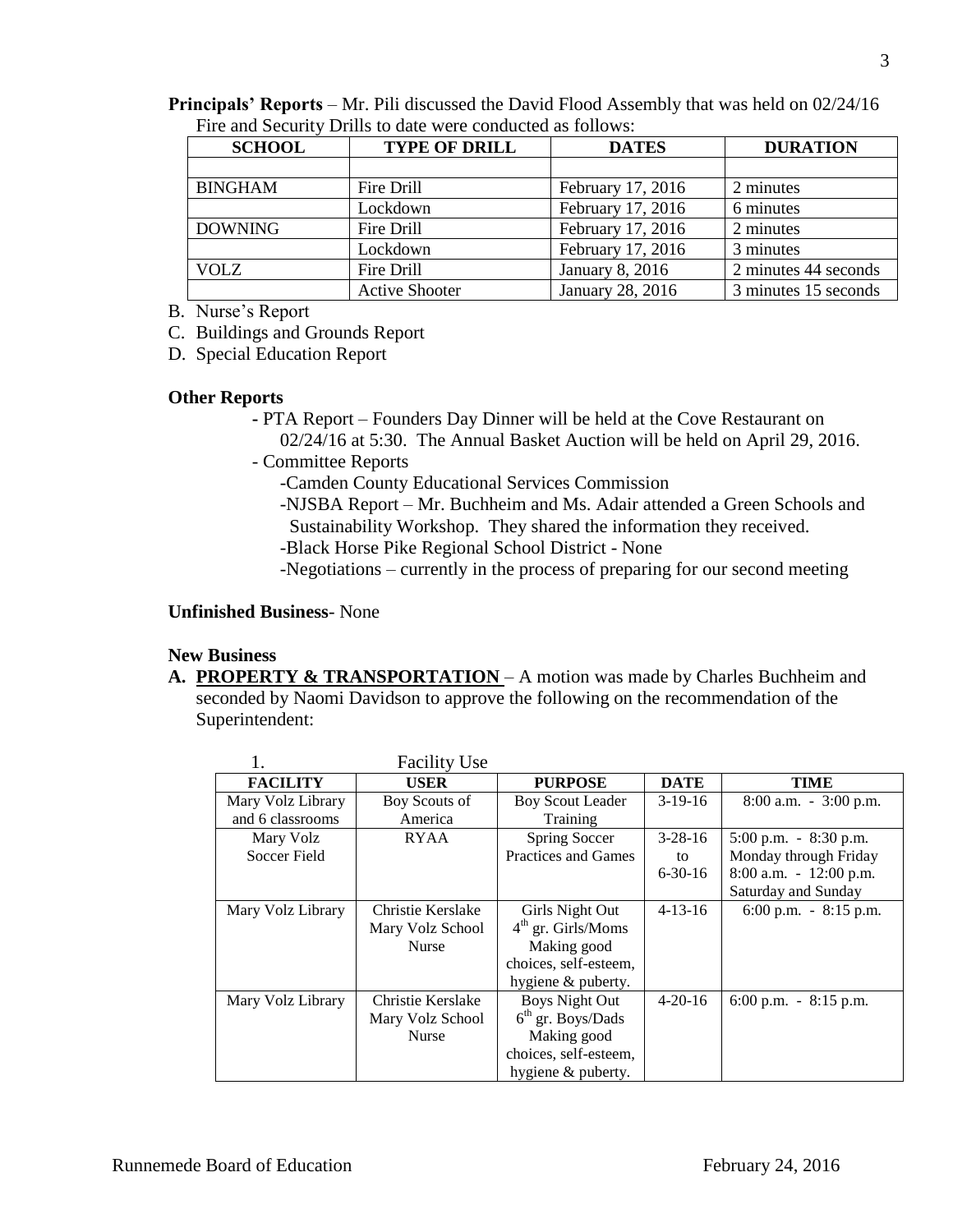| 2. FIEIU IIIDS                      |                            |                         |                                |                         |                                                                    |
|-------------------------------------|----------------------------|-------------------------|--------------------------------|-------------------------|--------------------------------------------------------------------|
| Location                            | <b>Purpose</b>             | <b>Date</b>             | <b>Students</b>                | <b>Advisor</b>          | Transportation                                                     |
| Phily Diner                         | Student of the             | NEW                     | Students of the                | Kayleigh Root           | Runnemede School Bus will                                          |
| Runnemede, NJ                       | Month Luncheon             | DATES:                  | Month                          |                         | provide transportation                                             |
| *PREVISOULY APPROVED                |                            | $2 - 4 - 16$            |                                |                         |                                                                    |
| ON 11-18-15                         |                            | $4 - 7 - 16$            |                                |                         |                                                                    |
|                                     |                            | $6 - 2 - 16$            |                                |                         |                                                                    |
|                                     |                            | Changed<br>due to       |                                |                         |                                                                    |
|                                     |                            | scheduling              |                                |                         |                                                                    |
|                                     |                            | conflict                |                                |                         |                                                                    |
| Samuel S. Yellin School             | <b>Girls Basketball</b>    | $2-16-16$               | <b>Girls Basketball</b>        | Michael Kline           | Runnemede School Bus will                                          |
| Stratford, NJ                       | Playoff Game               |                         | Team and                       | Jeneane DeJohn          | provide transportation                                             |
|                                     |                            |                         | Cheerleaders                   |                         |                                                                    |
| Samuel S. Yellin School             | <b>Boys Basketball</b>     | $2 - 18 - 16$           | <b>Boys Basketball</b>         | Michael Kline           | T & L Transportation                                               |
| Stratford, NJ                       | Playoff Game               |                         | Team and                       | Jeneane DeJohn          | 1 bus @ \$150.00                                                   |
|                                     |                            |                         | Cheerleaders                   |                         |                                                                    |
| <b>Sun National Bank Center</b>     | Cheerleading               | $3 - 6 - 16$            | Mary Volz                      | Jeneane DeJohn          | Runnemede School Bus will                                          |
| Trenton, NJ                         | Competition                |                         | Cheerleaders                   |                         | provide transportation                                             |
| Ronald McDonald House               | Volunteering for           | NEW                     | Men and Women                  | Jacqueline DeFeo        | Holcomb Bus Company                                                |
| Camden, NJ                          | <b>Charity House</b>       | DATE:                   | of Distinction                 | <b>Scott Marakovits</b> | 1 bus @ \$200.00                                                   |
| *PREVISOULY APPROVED<br>ON 12-16-15 |                            | $4 - 21 - 16$           |                                |                         |                                                                    |
|                                     |                            | Changed<br>due to       |                                |                         |                                                                    |
|                                     |                            | scheduling              |                                |                         |                                                                    |
|                                     |                            | conflict                |                                |                         |                                                                    |
| Rohrer Middle School                | <b>Battle of the Books</b> | $5 - 23 - 16$           | $5th$ and $6th$ Grade          | <b>Michael Ralston</b>  | McGough Bus Company                                                |
| Collingswood, NJ                    | Competition                |                         | <b>Students</b>                |                         | 1 bus @ \$225.00*                                                  |
|                                     |                            |                         |                                |                         | Mt. Ephraim students will share<br>the bus ride with us to Berlin. |
|                                     |                            |                         |                                |                         | Cost will be split between the two                                 |
|                                     |                            |                         |                                |                         | districts - * \$112.50 ea.                                         |
| Central School                      | <b>Battle of the Books</b> | $5-26-16$               | 4 <sup>th</sup> Grade Students | Melissa Lukascy         | McGough Bus Company                                                |
| Haddonfield                         | Competition                |                         |                                |                         | 1 bus @ \$195.00                                                   |
| Haddonfield, NJ                     |                            |                         |                                |                         |                                                                    |
| Samuel S. Yellin School             | <b>Battle of the Books</b> | $5 - 31 - 16$           | $7th$ and $8th$ Grade          | Linda Schreiber         | McGough Bus Company                                                |
| Stratford, NJ                       | Competition                |                         | Students                       |                         | 1 bus @ \$195.00                                                   |
| Six Flags Great                     | Connect to                 | NEW                     | 8 <sup>th</sup> Grade Students | Stephen Pili            | <b>Holcomb Bus Company</b>                                         |
| Adventure                           | concepts taught in         | DATE:                   |                                |                         | 3 busses @ $$480.00$ each =                                        |
| Jackson, NJ<br>*PREVIOUSLY APPROVED | Math and Science           | $6 - 8 - 16$<br>Changed |                                |                         | \$1,440.00                                                         |
| ON 12-16-15                         |                            | due to                  |                                |                         |                                                                    |
|                                     |                            | scheduling              |                                |                         |                                                                    |
|                                     |                            | conflict                |                                |                         |                                                                    |

 $2.$  Field Trips

Maria Panzarella asked about the Boys Night and Girls Night to ensure that no student was excluded if they did not have a mother or father to attend. ROLL CALL VOTE: 7 Yes 0 No 0 Abstain 2 Absent

**B. PERSONNEL** – A motion was made by Naomi Davidson and seconded by Maria Panzarella to approve the following on the recommendation of the Superintendent:

- 1. Accept the resignation of Jeneane DeJohn effective April 15, 2016
- 2. Daniel Laluk as Technology Assistant not to exceed 40 hrs. per week @ \$18.00 per hr.
- 3. Accept the resignation of Teresa Grassi effective March 7, 2016 due to special circumstances.
- 4. Approve the following staff members to revise Chromebook Summer Camp Courses (10 hours @ \$30 / hour = \$300) **Title 1: 20-231-100-101-AD-EX**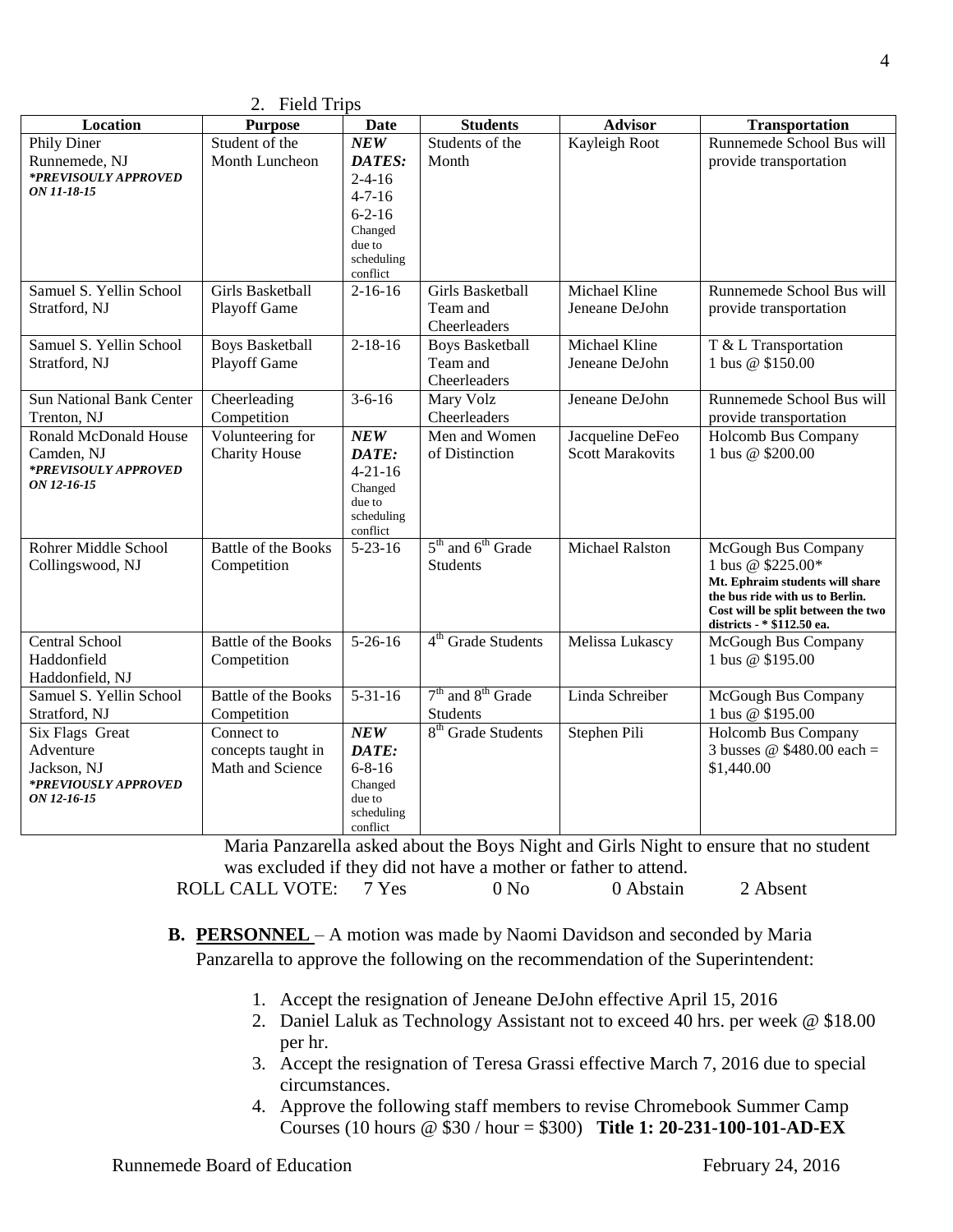Marisa Burpulis – ELA Skills and Strategies Mary Ralston – Wonder Writing Regina Ritchie – Math in the Real World Stephen Bonora – Preparation of Courses from 2015 Summer

5. Approve the following staff members to create Chromebook Summer Camp

Course (15 hours @ \$30 / hour = \$450) **Title 1: 20-231-100-101-AD-EX** Stephen Bonora – Assist in creation and preparing 2016 Roll-Out Kelly Carson – Creative Writing 7/8 Christine Duffield – The Election Jaime Dutkin – Photo Literature Mary Moore – Star Wars Literacy Linda Schreiber – Summer Scavenger Hunt Kayleigh Root – Analyze and Interpret Song Lyrics Michael Ralston – Legends and Mysteries of America Michael Ralston – Mathematics in Sports Melissa Lukacsy – Exploring the Titanic Nancy McFarland – The Art Elements and Principles of Design

6. Approve all Wilson Trained Staff Members ( must have completed the 3 day overview minimum) to provide intervention services before or after the school day to struggling students who are approved by school administration – not to exceed 30 hours per student at a rate of \$38 / hour. **Title 1: 20-231-100-101-AD-EX**

|  | <b>ROLL CALL VOTE:</b> |  | 0 N <sub>0</sub> | 0 Abstain | 2 Absent |
|--|------------------------|--|------------------|-----------|----------|
|--|------------------------|--|------------------|-----------|----------|

- **C. FINANCE**  A motion was made by Maria Panzarella and seconded by Charles Buchheim to approve the following on the recommendation of the Superintendent and School Business Administrator to approve the following as attached:
	- 1. Transfers and Appropriation/Revenue Adjustments *January* Cash Report – *January* Receipt Report – *January* Treasurer's Report – *January* Board Secretary's Report – *January*
	- 2. Professional Development Workshops

| <b>NAME</b>             | <b>WORKSHOP/CONFERENCE</b>     | DATE(S)/TIME                        | <b>COST</b> |
|-------------------------|--------------------------------|-------------------------------------|-------------|
| Patricia Adair          | <b>Alternative Spending:</b>   | $2 - 17 - 16$                       |             |
| <b>Charles Buchheim</b> | <b>Sustainable Schools</b>     | $6:00 \text{ pm} - 9:00 \text{ pm}$ | Mileage     |
|                         | Sponsor: NJ School Boards      |                                     |             |
|                         | Association                    |                                     |             |
|                         | Location: US Army Reserve      |                                     |             |
|                         | Center, Blackwood, NJ          |                                     |             |
| Karen Engelhart         | NJ Music Educators Association | $2 - 18 - 16$                       | \$165.00    |
|                         | 2016 State Conference          | $2-19-16$                           | Mileage     |
|                         | Sponsor: NJMEA                 | $8:00 \text{ am } -4:00 \text{ pm}$ |             |
|                         | Location: Hilton Hotel & Conf. |                                     |             |
|                         | Center, East Brunswick, NJ     |                                     |             |

5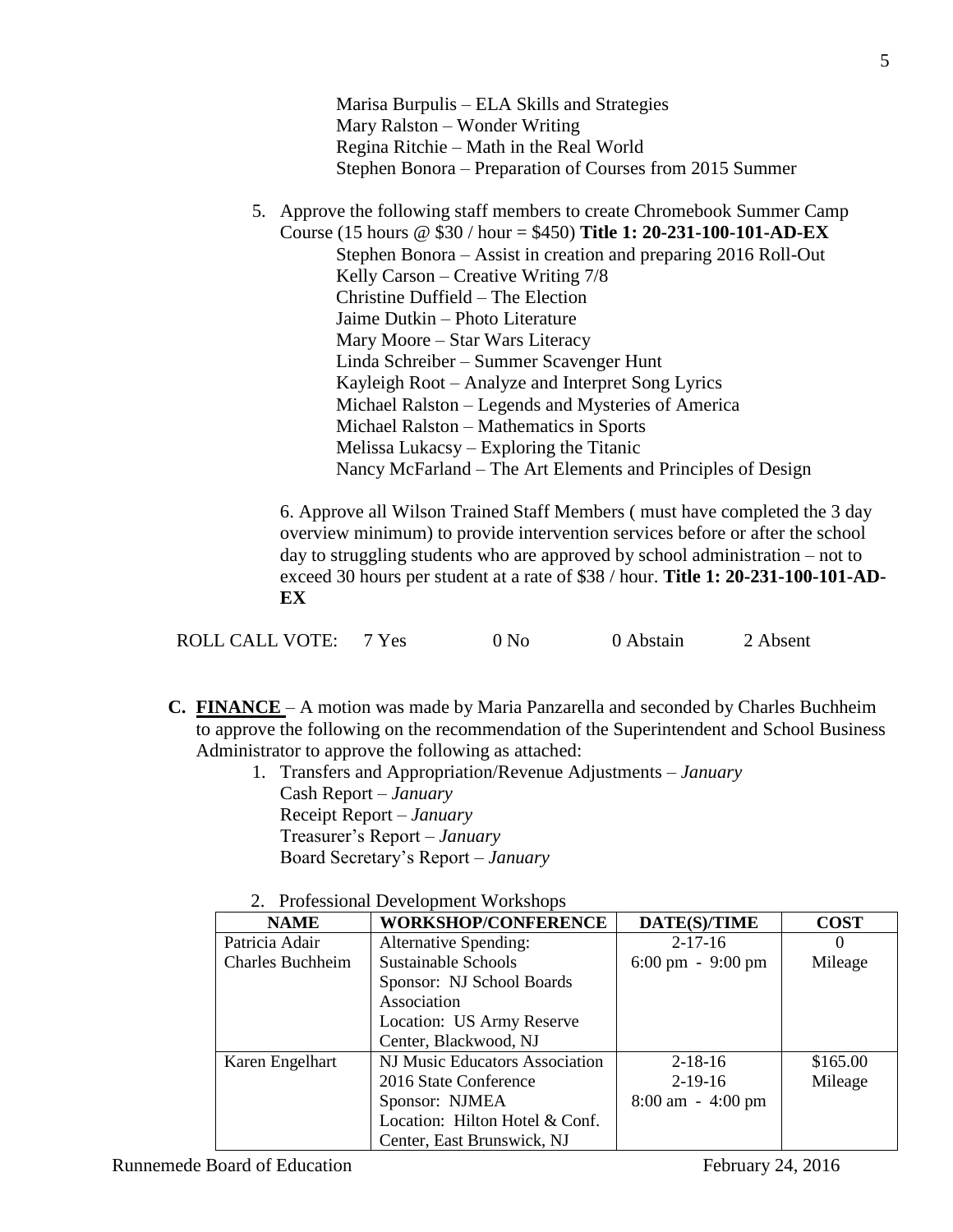| Stephen Bonora            | <b>PARCC Training</b>                   | $3-1-16$                            | $\overline{0}$ |
|---------------------------|-----------------------------------------|-------------------------------------|----------------|
| Phil Silva                | Sponsor: NJ DOE                         | $8:00 \text{ am} - 3:00 \text{ pm}$ | Mileage        |
| Sean McCarron             | <b>Location: Cumberland County</b>      |                                     |                |
| Jeanette Schiraldi        | College                                 |                                     |                |
| <b>Teresa Nicoletto</b>   | <b>Practical Therapy Techniques</b>     | $3 - 7 - 16$                        | \$239.00       |
|                           | for Challenging Articulation            | 8:30 am - 3:30 pm                   | Mileage        |
|                           | Cases: Frontal Lisp, Lateral            |                                     |                |
|                           | Lisp and Distorted R"                   |                                     |                |
|                           | Sponsor: Bureau of Education            |                                     |                |
|                           | and Research                            |                                     |                |
|                           | Location: Mansion on Main St.           |                                     |                |
|                           | Voorhees, NJ                            |                                     |                |
| <b>Angel Beebe</b>        | 8 <sup>th</sup> Grade Dialogue & Dinner | $3-9-16$                            | $\mathbf{0}$   |
| <b>Charles Buchheim</b>   | <b>Reception</b>                        | $6:00 \text{ pm} - 9:00 \text{ pm}$ | <b>Mileage</b> |
| <b>Naomi Davidson</b>     | <b>Sponsor: NJ School Boards</b>        |                                     |                |
|                           | Assoc.                                  |                                     |                |
|                           | <b>Location: Mary Volz School</b>       |                                     |                |
|                           | Runnemede, NJ                           |                                     |                |
| <b>Michelle DiMatties</b> | <b>School Social Workers:</b>           | $3-14-16$                           | \$125.00       |
|                           | <b>Addressing Barriers to Learning</b>  | 8:00 am - 3:00 pm                   | Mileage        |
|                           | Sponsor: NJ Association of              |                                     |                |
|                           | <b>School Social Workers</b>            |                                     |                |
|                           | Location: Renaissance Wood-             |                                     |                |
|                           | bridge Hotel, Iselin, NJ                |                                     |                |
| <b>Frank Hines</b>        | <b>Integrated Pest Management</b>       | $3 - 31 - 16$                       | $\theta$       |
|                           | Training 2015/2016                      | 8:00 am - 12:30 pm                  | Mileage        |
|                           | Sponsor: NJ School Buildings            |                                     |                |
|                           | & Grounds Association                   |                                     |                |
|                           | Location: Gloucester County             |                                     |                |
|                           | Government Bldg., Clayton, NJ           |                                     |                |
| Sean McCarron             | NJ Annual Association of                | $6 - 8 - 16$                        | \$150.00       |
|                           | <b>School Business Officials</b>        | 9:00 am - 9:00 pm<br>$6-9-16$       | Mileage        |
|                           | Conference                              |                                     |                |
|                           | Sponsor: NJASBO                         | 9:00 am - 9:30 pm<br>$6-10-16$      |                |
|                           | Location: Borgata Hotel                 |                                     |                |
|                           | Atlantic City, NJ                       | 9:00 am - 11:30 am                  |                |

3. Payment of Bills (Bills Lists attached)

| <b>ACCOUNT PERIOD/BATCH #</b>      | <b>TOTAL AMOUNT</b> |
|------------------------------------|---------------------|
| Bills List #1 $-$ Payroll 01/15/16 | \$372,490.81        |
| Bills List $#2$ – Payroll 01/29/16 | \$359,119.88        |
| Bills List $#3 - A/P$ Batch $#66$  | \$637,790.07        |
| Bills List #4 $- A/P$ Batch #68    | \$21,566.37         |
| Bills List #5 - SNEARS B of A Fees | \$20,946.28         |
| Cafeteria – Batch #67              | \$17,310.80         |
| <b>TOTAL</b>                       | \$1,429,224.21      |

4. Approve submission of the IDEA Basic amendment to reflect the 2014-2015 carry over monies as approved in the final IDEA submission in the amount of \$3,358 (public allocation) and \$1 (non public allocation) totaling *\$3,359***.**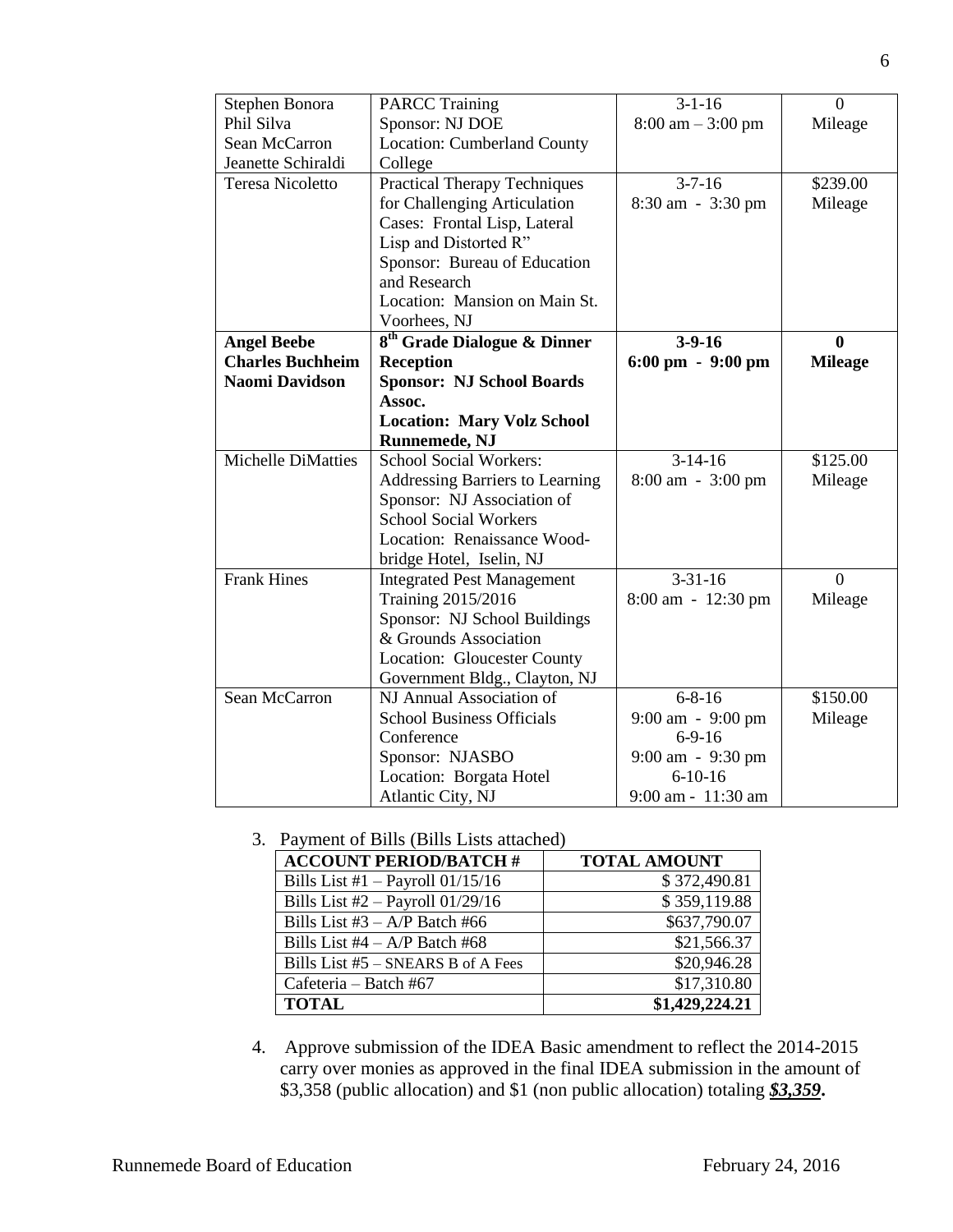- 5. Approve submission of the NCLB Title I and Title IIA amendment to reflect the 2014-2015 carry over monies as approved in the final NCLB submission as follows:
	- **Title I** Public allocation \$13,362 Non Public allocation \$4,062 totaling *\$17,424*
	- **Title IIA**  Public Allocation *\$6,398*
- 6. Contract/Shared Service Agreement with Runnemede Borough for Technology Services for the remaining part of the 15-16 school year, commencing on March 1, 2016

ROLL CALL VOTE: 7 Yes 0 No 0 Abstain 2 Absent

**D. CURRICULUM** – A motion was made by Maria Panzarella and seconded by Patricia Adair to approve the following on the recommendation of the Superintendent:

- 1. Practicum placement for Julia Borodziuk (Jackie DeFeo), Joe Brooks (Christine Duffield) May16, 2016 through May 26, 2016
- 2. Stephen Bonora for course approval *(Admin./#524 Supervision of Curriculum, Instruction and Assessment)* Spring Semester
- 3. Christina Ayusa for course approval *(EDU #535 Foundations in Special Education Graduate Studies)* Spring Semester
- 4. Mary Moore for course approval *(EDA#586A Internship in Educational Administration I), (EDA#586B Internship in Education Administration II)*
- 5. HIB Report reported by the HIB Coordinator

ROLL CALL VOTE: 7 Yes 0 No 0 Abstain 2 Absent

- **E. POLICIES/PUBLIC RELATIONS** A motion was made by Patricia Adair and seconded by Maria Panzarella to approve the following on the recommendation of the Superintendent:
	- 1. Policies & Regulations for  $2<sup>nd</sup>$  Reading
		- a. P & R 1240 Evaluation of Superintendent (M) Revised
		- b. P & R 3221 Evaluation of Teachers (M) Revised
		- c. P & R 3223 Evaluation of Teaching Staff Members, Excluding Teachers and Administrators (M) Revised
		- d. P & R 3223 Evaluation of Administrators, Excluding Principals, Vice Principals and Assistant Principals (M) Revised
		- e. P & R 3224 Evaluations of Principals, Vice Principals and Assistant Principals (M) Revised
		- f. P 3431.1 Family Leave (M) Revised
		- g. P 4431.1 Family Leave (M) Revised
		- h. P 5337 Service Animals (New)
		- i. P 5516 Use of Electronic Communication and Recording Devices (M) Revised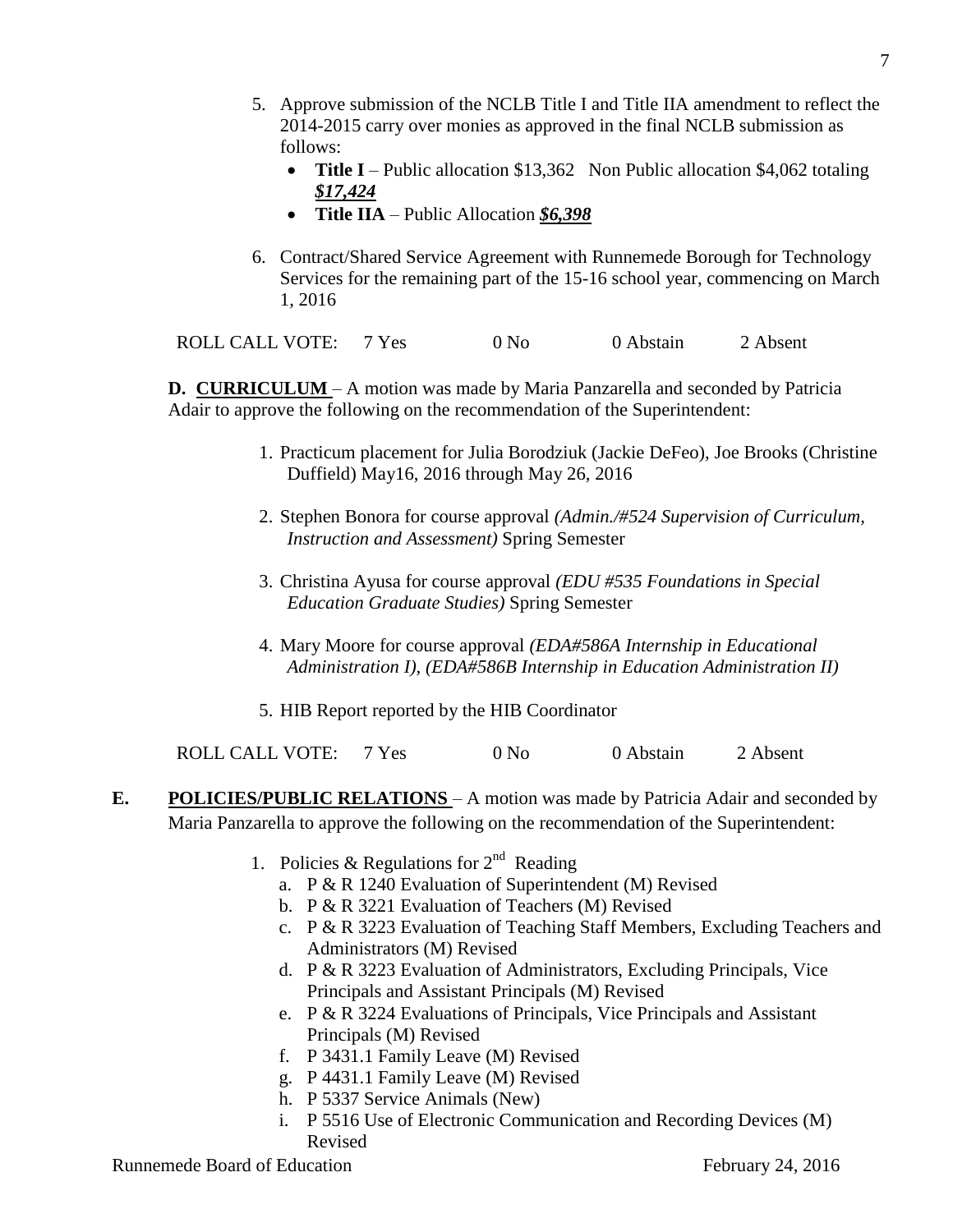2. Gladys Hubbard will be coordinating events for Autism Awareness Month (April)

ROLL CALL VOTE: 7 Yes 0 No 0 Abstain 2 Absent

#### **Recognition of Citizens and Staff – non-agenda items - NONE**

**Executive Session –** A motion was made by Charles Buchheim and seconded by Angel Beebe to go into executive session at 7:40 pm. All members were in favor.

# **RESOLUTION**

**WHEREAS,** while the Sen. Byron M. Baer Open Public Meetings Act (N.J.S.A. 10:4-12 et seq.) requires all meetings of the Runnemede School District, Board of Education to be held in public, N.J.S.A. 10:4-12(b) sets forth nine types of matters that may lawfully be discussed in Executive Session," i.e. without the public being permitted to attend; and

**WHEREAS,** the Runnemede Public School District, Board of Education has deemed it necessary to go into closed session to discuss certain matters which are exempted from the Public; and

**WHEREAS,** the nine exceptions to public meetings set forth in N.J.S.A. 10:4-12(b) are listed below, and next to each exception is a box within which the number of issues to be privately discussed that fall within that exception shall be written, and after each exception is a space where additional information that will disclose as much information about the decision as possible without undermining the purpose of the exception shall be written.

**NOW, THEREFORE, BE IT RESOLVED** that the Runnemede Public School District, Board of Education will go into closed session for the following reason(s) as outlined in N.J.S.A. 10:4-12(b):

X Any matter involving the employment, appointment, termination of employment, terms and conditions of employment, evaluation of the performance, promotion or disciplining of any specific prospective public officer or employee or current public officer or employee employed or appointed by the public body, unless all individual employees or appointees whose rights could be adversely affected request in writing that such matter or matters be discussed at a public meeting; **(PERSONNEL MATTER)**

**WHEREAS,** the length of the Executive Session is undetermined; however, the Runnemede Public School District, Board of Education will make every attempt to estimate the time of the session prior to convening the session after which the public meeting shall reconvene **15 minutes** and the Runnemede Public School District, Board of Education will proceed with business.

**NOW, THEREFORE, BE IT RESOLVED,** that the Runnemede Public School District, Board of Education will go into Executive Session for only the above stated reasons;

**BE IT FURTHER RESOLVED** that the Runnemede Public School District, Board of Education hereby declares that its discussion of the aforementioned subject(s) may be made public at a time when the Runnemede Public School District, Board of Education attorney advises that the disclosure of the discussion will not detrimentally affect any right, interest or duty of the school district or any other entity with respect to said discussion.

**BE IT FURTHER RESOLVED** that the Runnemede Public School District, Board of Education, for the aforementioned reasons, hereby declares that the public is excluded from the portion of the meeting during which the above discussion shall take place and hereby directs the board secretary to take the appropriate action to effectuate the terms of this resolution.

**BE IT FURTHER RESOLVED** that the Board Secretary on the next business day following this meeting, shall furnish a copy of this resolution to any member of the public who requests one at the fees allowed by N.J.S.A. 47:1A-1 et seq. Action on any item may or may not be taken in Open Session at the conclusion of the Executive Session.

**Return to Public Session** – A motion was made by Patricia Adair and seconded by Charles Buchheim to return to Public Session at 7:58pm.